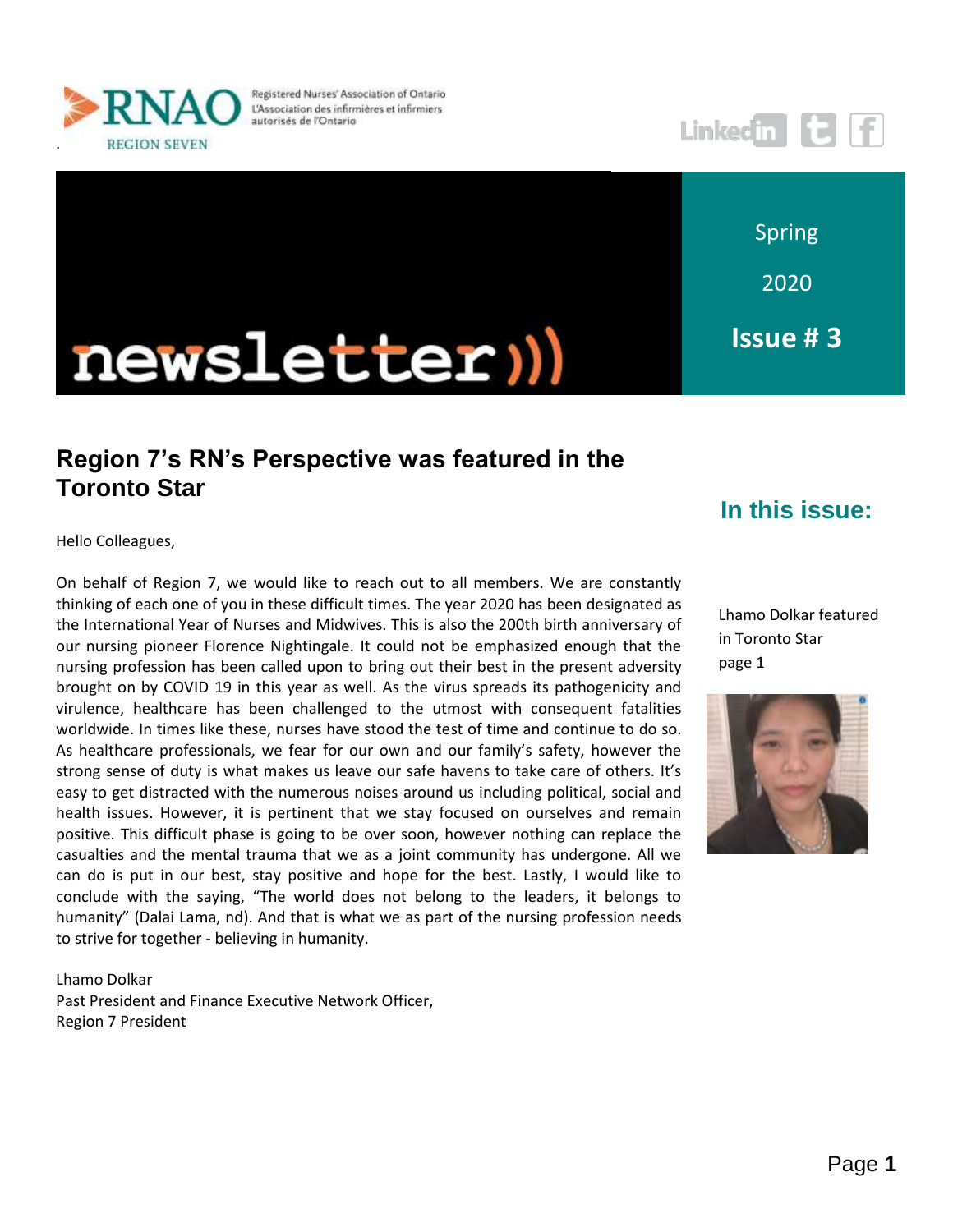# **Queen's Park Day - February 20,2020**

Every year Registered Nurse's(RN's), Nurse Practitioner's(NP's) and Student Nurses(SN's) have an opportunity to visit Queen's Park to tour the building and attend Question Period of Parliament.

The day starts out at breakfast meetings with MPP's, who are available to RN's, NP's and SN's to listen about current Health Issues. This year the Registered Nursing Association's focus was to advocate for efforts to address the OPIOID crisis, such as improving access to Injection sites and to increase the number of RN's and NP's in Long Term Care settings. This year Ontario's Premier attended the breakfast period and gave a speech thanking Health care workers for their on-going work.

Question period followed and those present, were able to listen to discussion in the legislature.

Lunch was provided by RNAO at the Hart House.

After Lunch, the afternoon was organized for the Minister of Health, Opposition leaders and the Opposition Health Critic to address the audience of RN's, NP's and SN's. Each speaker allowed for questions and answers.

The speakers, thanked RNAO and Health Care Workers for their efforts to improve Health Care;

Attention to COVID19 crisis; Encouraged RN's, NP's and SN'S to continue to speak up for health care and to continue to advocate for the Social Determinants of Health to be addressed.

There is a need to acknowledge Indigenous laws and the fact that society is measured by how we care for the children and our elderly.

The Minister of Health acknowledged the need for improvements to Home Care; shared that Ontario Health Teams(OHT's) continue to be a work in progress and will rely on RN's, NP's an SN'S for feedback on how the OHT'S are working out.

One Speaker shared a personal story that his mother is a Nurse who provides cares for her family.

The Queen's Park Day is a yearly event and is organized by RNAO. RN's, NP's and SN's can register to attend when this information is available.

This year's successful event was moderated by RNAO's President and CEO.

Sonia Chin RN, BAS, BScN, MEd. Communications Executive Network Officer, Public Health Nurse

Queen's Park Day Page 2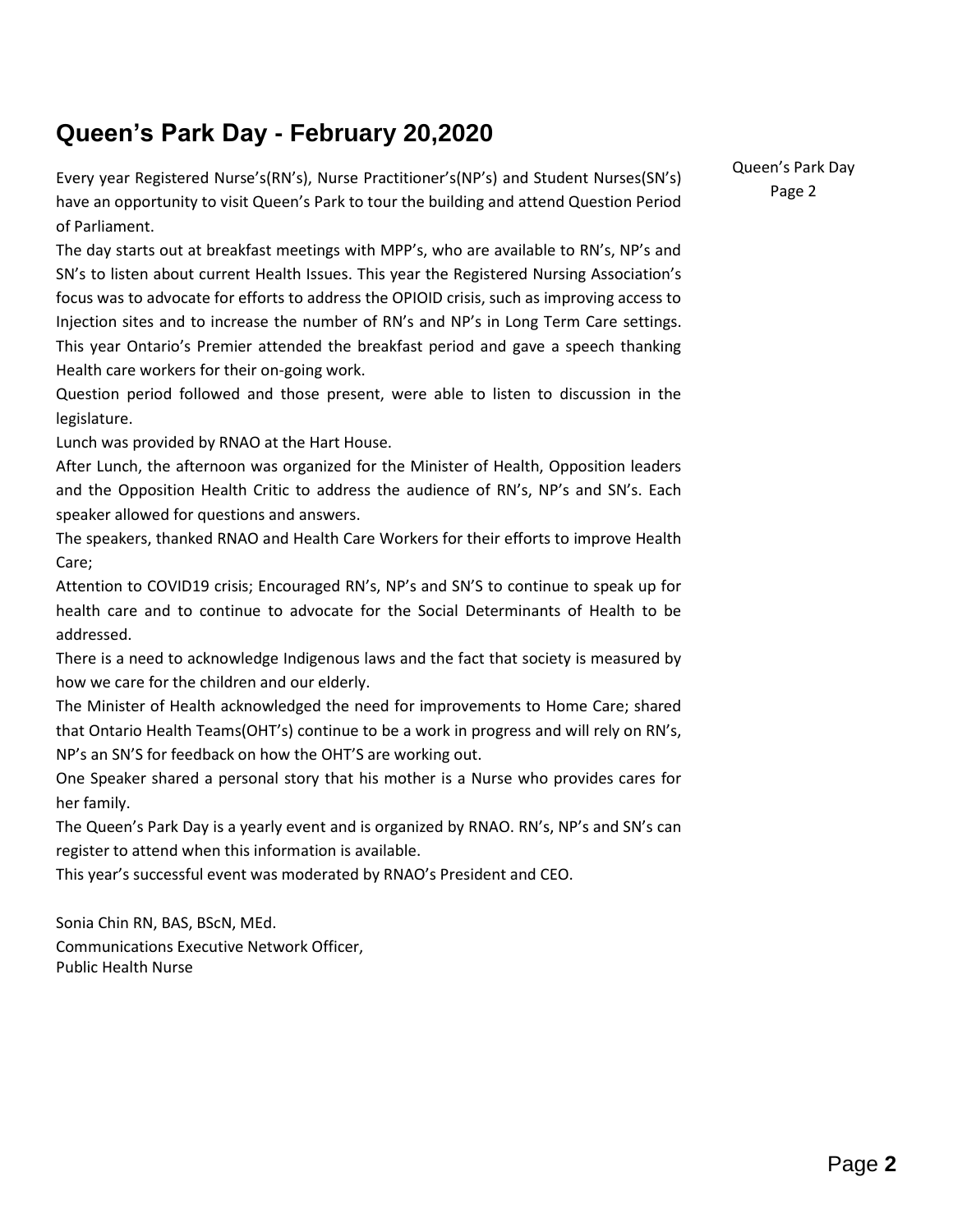





## **COVID 19 updates**

- See RNAO's website for a wealth of updates

- Nurses as Heroines RNAO placed a call of action for RN'S, NP's and Student Nurses to assist with the COVID crisis. Thousands of existing and retired professionals answered that call from RNAO.



## **upcoming events:**

Annual General Meeting June 11-13, 2020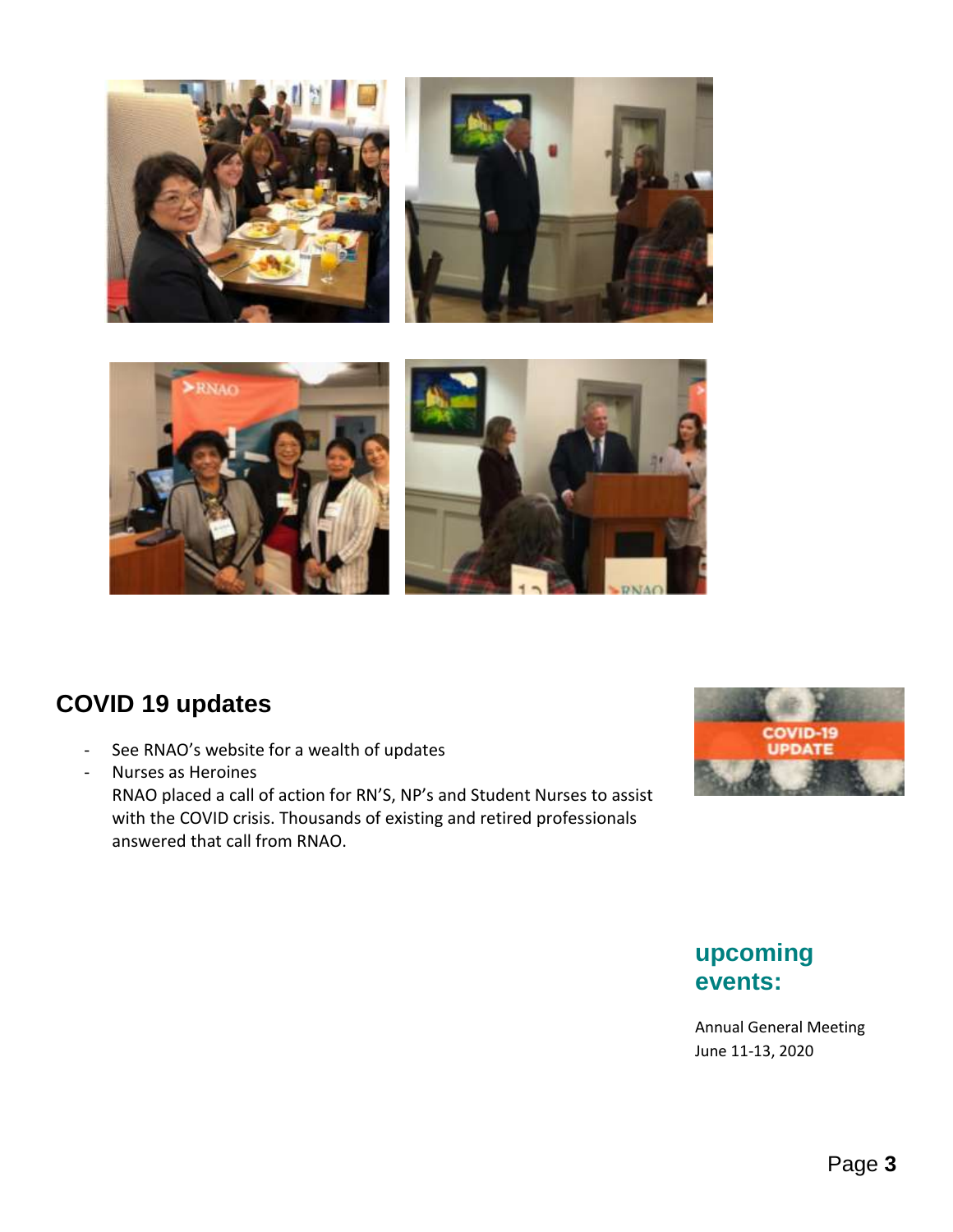# **Get to Know Region 7 Executives:**



**So-Yan Seto** President and Region 7 Board of Directors Representative, Public Health Administrator



**Lhamo Dolkar**  Past President and Finance Executive Network Officer,



**Selvi Krishnadasan, RN, BScN, MN** Assembly Representative, Long Term Care Nurse



**Priscilla Packiam** Finance Executive Network Officer, LTC/CCC Nurse Clinician



**Violet Rawlins, RN. BScN. MN. DHA/Ph.D. GNC (C )** Policy & Political Action Officer, Professor & Clinical Educator of Colleges & Universities, Ontario



**Janson Chan, RN, MHSc. (Candidate)** ATP Lead Public Health



**Sonia Chin, RN, BAS, BScN, MEd.** Communications Executive Network Officer, Public Health Nurse



**Amanda Mayock, RN, BScN** Membership executive network officer, Flight Nurse



**Marjan Kasirlou, RN, BScN, MBA Communications** Executive Network Officer, Home Dialysis Coordinator



**Erin McPherson, RN, BSN, MSN** Membership executive network officer, 17 years of nursing practice, including

critical care and nursing education

women's health,